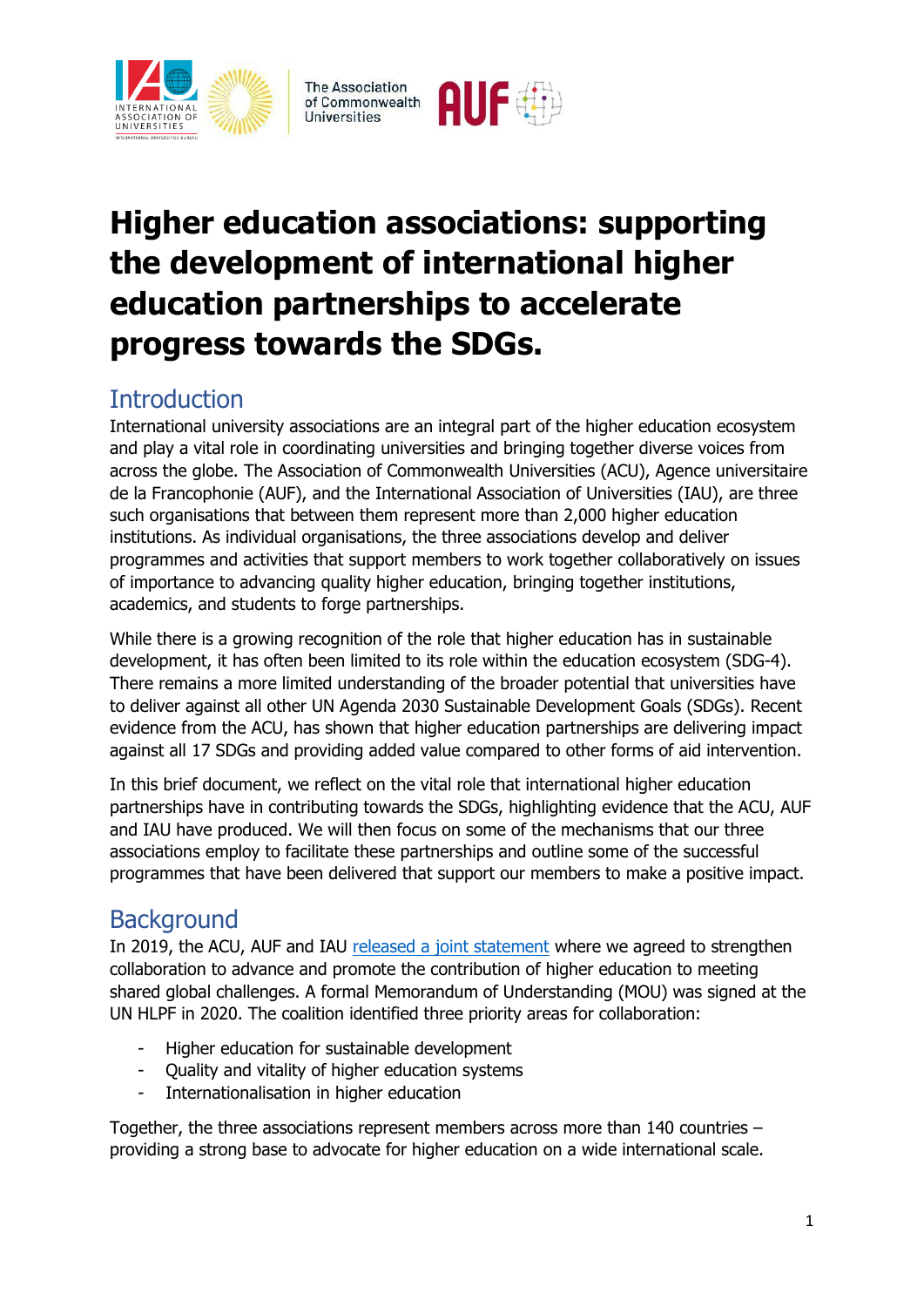





# How are international higher education partnerships supporting progress towards the SDGs?

The potential that universities have to contribute to the SDGs is becoming more widely understood and there is a growing body of evidence to support this. In October 2020, the British Council published [a review of academic research published over the past 10 years](https://www.britishcouncil.org/research-policy-insight/research-reports/tertiary-education-development) which presented a correlation between tertiary education and positive development outcomes in low and lower-middle income countries (LLMICs) and in late 2021, the ACU, in partnership with the British Council [commissioned a research project that](https://www.acu.ac.uk/media/4018/international-he-partnerships-and-the-sdgs-report.pdf) explored the role [of international higher education partnerships in contributing towards the UN Sustainable](https://www.acu.ac.uk/media/4018/international-he-partnerships-and-the-sdgs-report.pdf)  [Development Goals.](https://www.acu.ac.uk/media/4018/international-he-partnerships-and-the-sdgs-report.pdf)

The latter report found overwhelming evidence that international higher education partnerships deliver against all 17 of the SDGs and furthermore, provide added value compared to other forms of international aid interventions. This reflects our coalition's belief that universities are essential to achieving the SDGs and that international higher education partnerships represent an effective vehicle for mobilising actors and resources, including donor funds.

Although higher education is explicitly referenced under SDG 4 (quality education), the role of universities has often been limited to their contribution within the wider education system. To be clear, this role remains vital; to have high quality basic education, universities are required to develop high quality pedagogical material, good teacher training is required, and good departments of education will need to be created. However, our belief is that universities must be considered beyond the confines of SDG 4. This is a view supported by the ACU report, by the **IAU** policy statements and work on higher education and research for sustainable development (HESD), and also by a recent UNESCO [report authored by the](https://unesdoc.unesco.org/ark:/48223/pf0000380519)  [Independent Group on the Universities and the 2030 Agenda](https://unesdoc.unesco.org/ark:/48223/pf0000380519) which established that universities can be central to driving progress towards all 17 SDGs, and not just the obvious goals related to education or partnerships.

The role of higher education in sustainable development is multidimensional and delivered through four main avenues:

- research generates the knowledge and innovation needed to address the most complex and intractable issues of our time;
- teaching and learning shapes generations of graduates and leaders who will go on to tackle these challenges in their professional lives;
- campus initiatives will set the examples needed for the HE community to scale up in society;
- community engagement enables local partnerships and the co-production of critical knowledge.

International partnerships are shown to support all four elements to thrive. As contributors to the knowledge base, partnerships improve our understanding of global challenges and develop practical solutions. As implementers of new knowledge, partnerships not only conduct research to enrich the knowledge base but also implement their results in practice.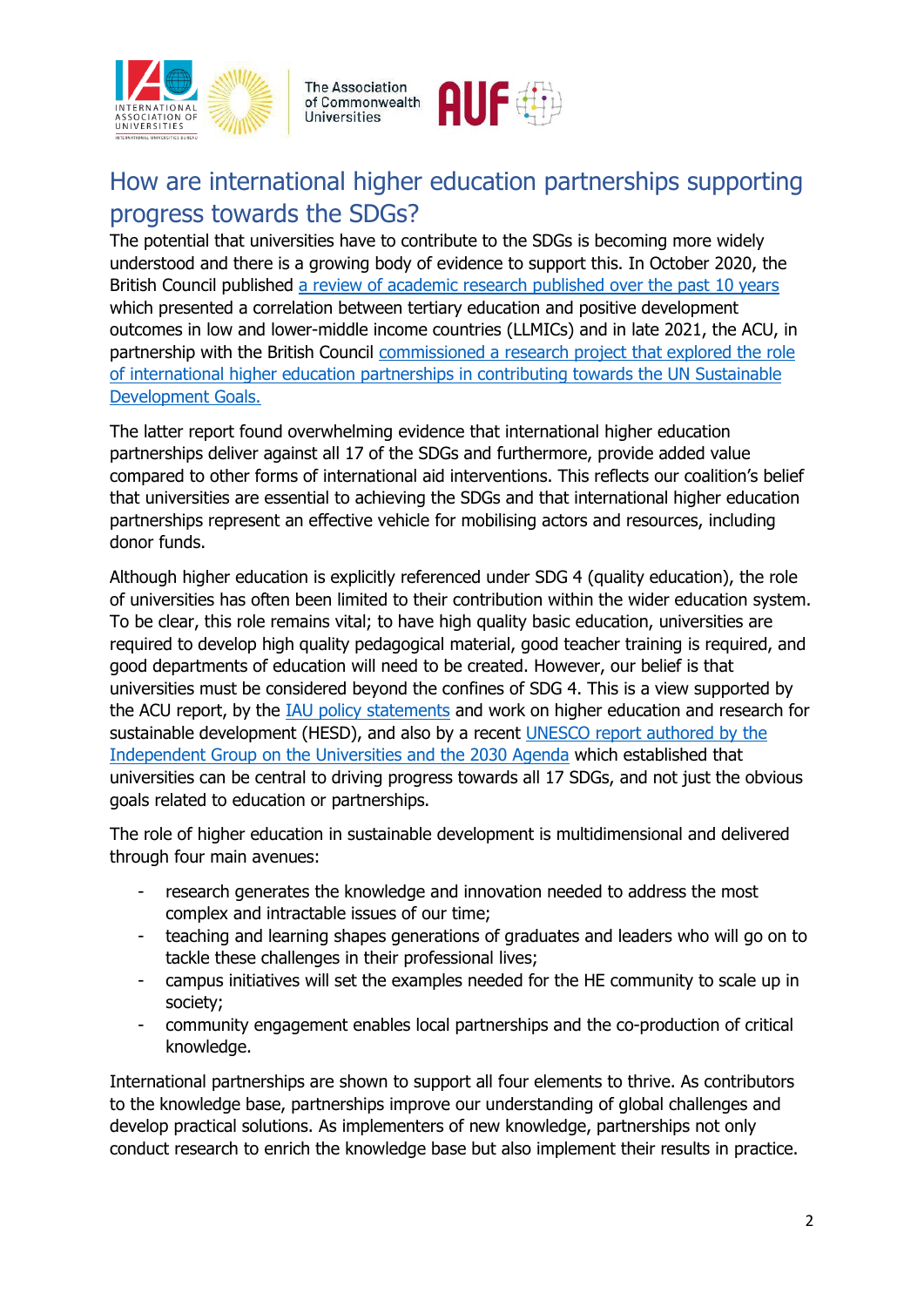





International higher education partnerships are highly effective in both devising and delivering solutions to global challenges and harnessing the potential of multisectoral and multidisciplinary partners.

#### How can international associations convene partnerships?

As has been established, international higher education partnerships are highly effective in delivering positive development outcomes: they provide added value compared to other forms of (aid) interventions and support the strengthening of higher education systems which, in turn, improves graduate outcomes.

Creating partnerships is not a straightforward process though. Developing partnerships takes time, financial support, and trust amongst partners. Higher education associations have an important role to play in facilitating partnerships and our three associations have a strong track-record of creating mechanisms that facilitate this.

The ACU, AUF and IAU all operate extensive networks of institutions and academics that extend globally. For instance, the ACU promotes knowledge sharing and knowledge democracy through its university networks and communities of practice in Climate Resilience, Peace and Reconciliation, Higher Education and the SDGs, Supporting Research, and HR in HE. These networks connect nearly 2,000 colleagues across its membership, providing platforms for staff and students from universities around the Commonwealth to share ideas and best practice and build partnerships.

When it comes to HESD, one of the four IAU priorities, the IAU convenes similar networks that encourage and support their members to collaborate for sustainable development, actively using the SDGs as a guiding framework. [The IAU Global Cluster on Higher Education](https://www.iau-hesd.net/contenu/4648-iau-global-cluster-hesd.html)  [and Research for Sustainable Development \(HESD\)](https://www.iau-hesd.net/contenu/4648-iau-global-cluster-hesd.html) is a richly diverse and intercultural network that engages HEIs with the UN Agenda 2030 process by fostering attention and work specifically on the SDGs. It brings together HEIs from around the world on equal terms, to jointly address the SDGs and enhance partnerships. The network consists of 16 lead universities, each engaging on one SDG, while connecting to the other SDGs in the process. The IAU leads the work on SDG 17 by fostering global HE partnerships. The lead universities, from all world regions, collaborate with several 'satellite' institutions, engage with a particular SDG and initiate concrete projects, also across all goals.

In a similar manner, the ACU's [own SDG Network](https://www.acu.ac.uk/get-involved/higher-education-and-the-sdgs-network/) engages with over 400 individual active members spanning every region of the Commonwealth inclusive of over 35 countries. Both networks serve as a resource and networking hub both for institutions already engaged in sustainable development and moving more strongly to help address the SDGs locally and seeking innovative partnerships around the world, and for those starting to engage with the SDGs at their institutions.

It is important to note that in this example, ACU members in low-income countries and small states often lead the way, as their national and local concerns are closely aligned with the SDGs. The link between the local and global is reflected in for example the impact of climate change as a part of everyday conversations in small island states, such as those in the Pacific. That is why universities such as the University of the South Pacific and Fiji National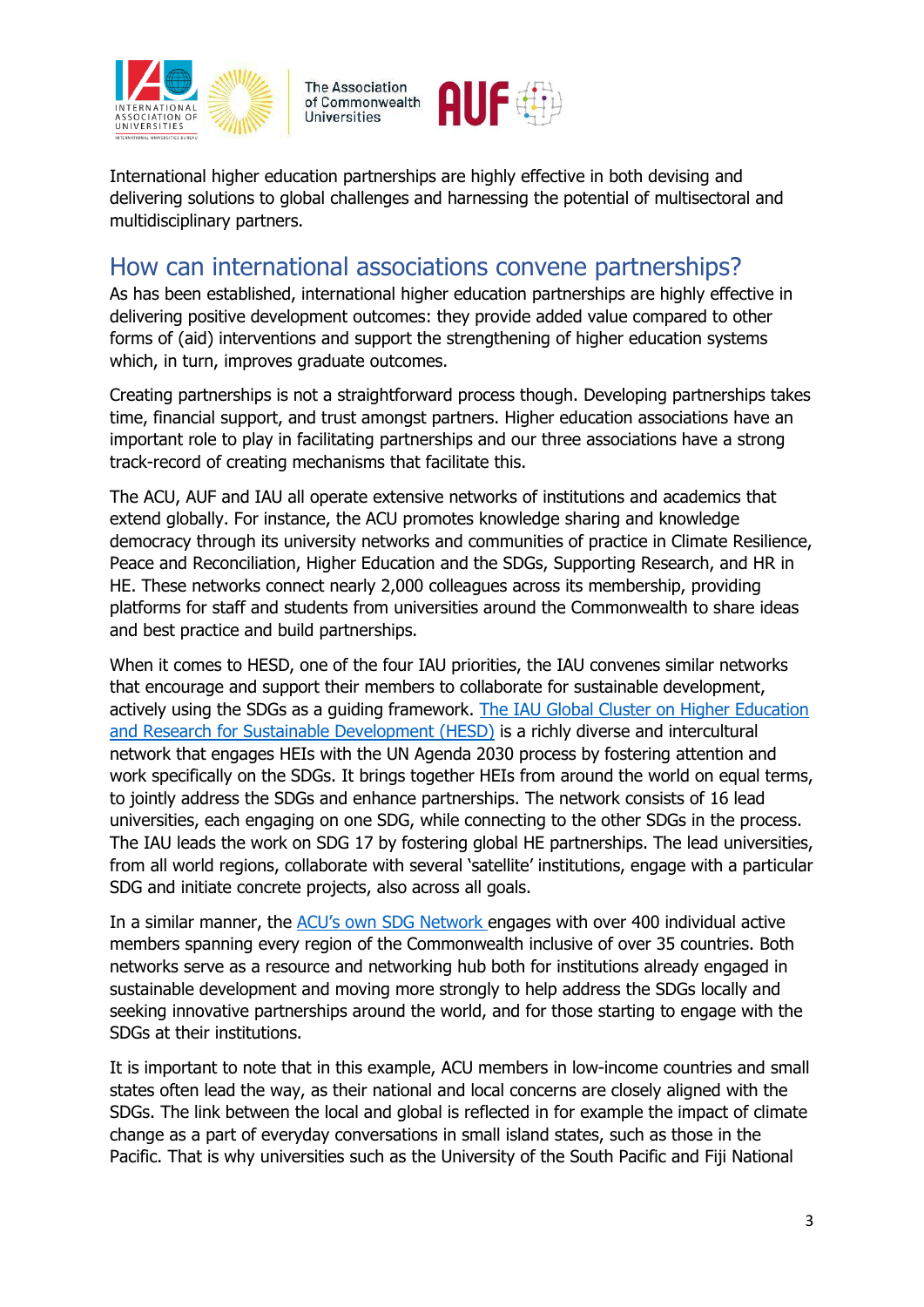





University integrate sustainable development into their operations and teaching, aligning strategic planning and curricula with the SDGs.

Among its 1000 higher education and research establishments in more than 119 countries, AUF includes university networks specialising in health, environment, science and technology, engineering, governance, digital and gender. These networks are made up of higher education institutions, research laboratories, specialised institutions centred around common themes, working together on global or local solutions to global challenges. They provide a space for members to exchange ideas and by sharing expertise, networks collectively develop capacity for action and increase individual expertise. For example, in the context of the COVID-19 pandemic, the network of French-speaking medical establishments of the AUF mobilised health specialists for 2 years (140 faculties of medicine) to propose recommendations and solutions aligned with SDG 3 to stem this global health crisis.

### What kind of international higher education partnerships do the three organisations support?

As has been shown above, international higher education associations have a key role to play in bringing universities and individual academics together, however, they also have an important role to play in supporting the partnerships to grow further, whether through the provision of grants, delivering projects and programmes that involve university partners, or providing infrastructure and services.

Often working in parallel to networks, our associations provide additional services that support universities to take the next step towards partnership. The ACU provides grants across its networks that support members to develop partnerships outside the confines of the network. For example, [ACU Commonwealth Climate Resilience Challenge Grants](file://///UXENSVR/%7bFD34A37F%7d/EXT/82/ACU%20Commonwealth%20Climate%20Resilience%20Challenge%20Grants) are open to academic and professional staff within member universities to support initiatives addressing climate resilience. The grants support collaborative work focused on the two main strategic priorities of the network.

Support to these networks can also be in the form of training and support services and providing information. One way the IAU supports universities and the HESD Cluster Network is to provide a platform for exchange and giving visibility to its members and partners events, activities and publications on the [IAU HESD Global Portal.](https://www.iau-hesd.net/) This comprehensive platform has been highlighting actions carried out by higher education for sustainable development since 2012 and is open to the public for searching specific SDG actions by keyword, region and more.

Furthermore, member institutions are also bought together via externally funded programmes that allow members to work together on projects that help drive progress towards the SDGs. Through the **Partnership for Enhanced and Blended Learning (PEBL)**, the ACU has been working with 24 universities across four countries in East Africa to scale up blended learning and co-create locally relevant online teaching modules, supported by the online learning expertise of global partners. Thanks to this project, which is part of the UK Aid-funded SPHEIR programme, international collaboration has combined with local delivery to dramatically scale up access to quality content – more than 13,000 students across Kenya, Uganda, Rwanda and Tanzania are studying PEBL modules.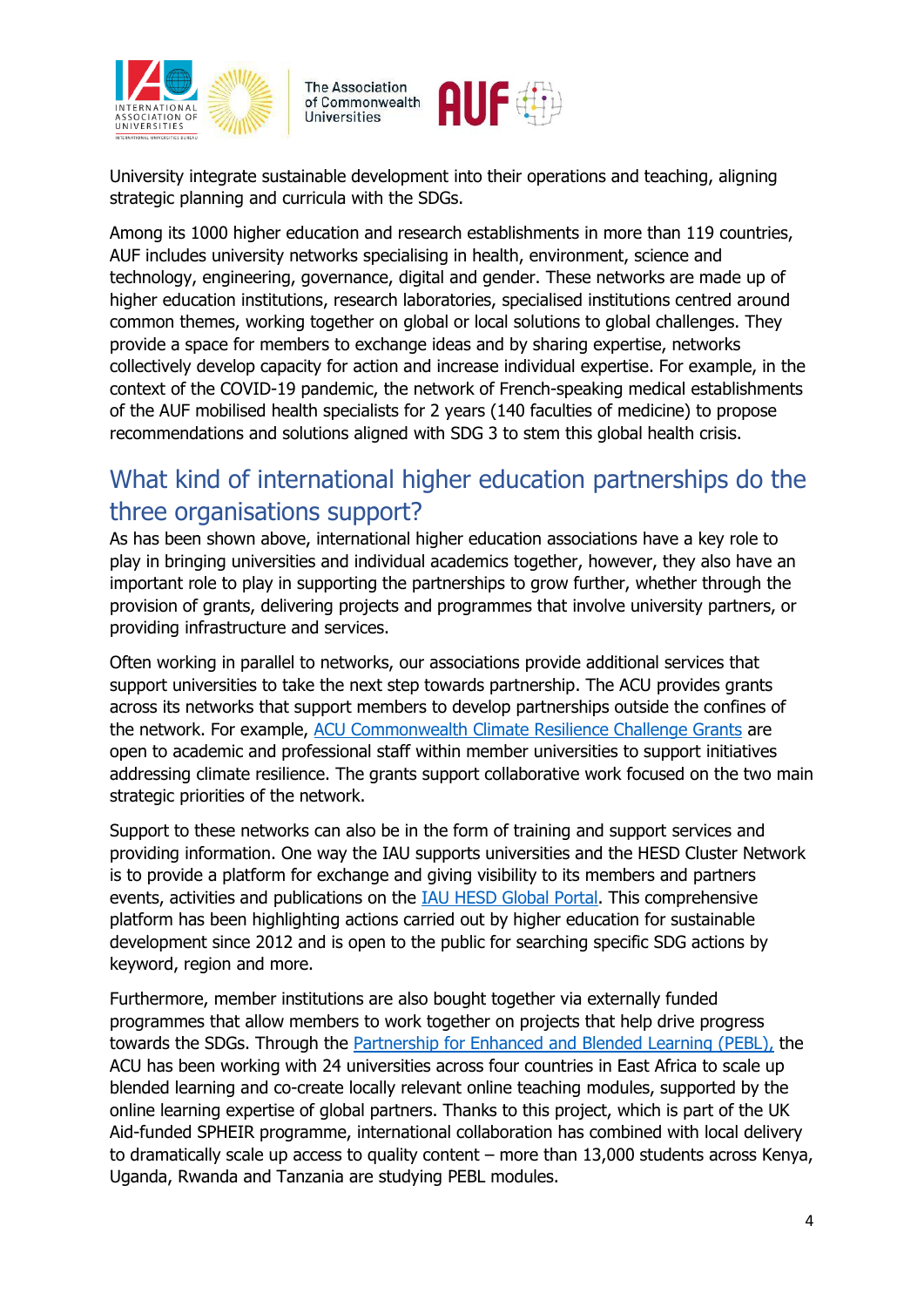

**The Association** of Commonwealth **Universities** 



Another UK government funded programme, [CIRCLE,](https://www.acu.ac.uk/get-involved/circle/) has been working to strengthen climate change research within sub-Saharan Africa through an innovative dual approach: supporting individual academics to undertake research, while also working with universities to improve their capacity to support and promote quality research.

AUF is active too in regard to the socially responsible and inclusive university. And this problem is twofold because it covers both the role of the university in and for society, and what universities do as a society. Therefore, AUF supports university networks in their new social role, their civic contribution, universities concerned with environment and development of a more sustainable world. AUF has supported numerous projects and programmes that strive to support SDGs including UniLab – the francophone think tank on the responsible university of tomorrow (SDG 17), REFESP – the network of francophone public health establishments (SDG3), SAFIR – a social entrepreneurship project (SDG8), RESUFF – the Francophone Network for Women Leadership in Higher Education and Research, the International Consortium for Gender Equality or OFDIG – the Francophone Observatory for Gender-based Inclusive Development (SDG5).

At the individual level, the ACU worked with the British Council in the run up to COP26 to convene the [Commonwealth Futures Climate Research Cohort](https://www.acu.ac.uk/get-involved/cop26-commonwealth-futures-climate-research-cohort/) - a cohort of 26 rising stars in climate and environment research, each with a deep understanding of communities disproportionately impacted by climate change. The cohort programme brought together a group of multidisciplinary researchers with global experts to develop solutions for climatevulnerable regions, giving these early careers researchers a platform to shape our future. IAU works with various UN organisations including UNODC on projects advancing on specific SDGs. With UNODC, IAU worked on SDG16 related initiatives for young scholars which resulted in the publication on **[Higher Education engages with SDG 16: Peace, Justice](https://www.iau-aiu.net/Higher-Education-engages-with-SDG-16-Peace-Justice-and-Strong-Institutions-1314)  [and Strong Institutions](https://www.iau-aiu.net/Higher-Education-engages-with-SDG-16-Peace-Justice-and-Strong-Institutions-1314)**.

### How our three associations work together for collective impact

Our three associations serve as a global voice for higher education and sustainable development and through our MOU we have been able to collaborate more closely and align our advocacy work related to the role of higher education in achieving the SDGs. This has already led to close collaboration at the UN, in particular at the annual High-Level-Political Forum, and we will continue to work together at global conferences, member workshops and other initiatives developed at the local and the regional level.

The three associations met in Paris at UNESCO in September 2021 to reinforce our coalition, strategize and plan for middle-term projects. Next to working groups on specific themes with representatives from all three associations, ongoing projects and events will be in the focus for 2022.

As in previous years, the coalition will submit a workshop proposal to UN DESA for the HLPF 2022 and also be represented at other key events, such as the UNESCO WHEC, Stockholm  $+50$ , the IAU 2022 16<sup>th</sup> General Conference, and Commonwealth education meetings. We will mobilize the higher education community and our members ahead of COP27. While there has been strong recognition of the research dimension of universities and importance of the findings of individual academics at previous COPs, such as COP26 in Glasgow, higher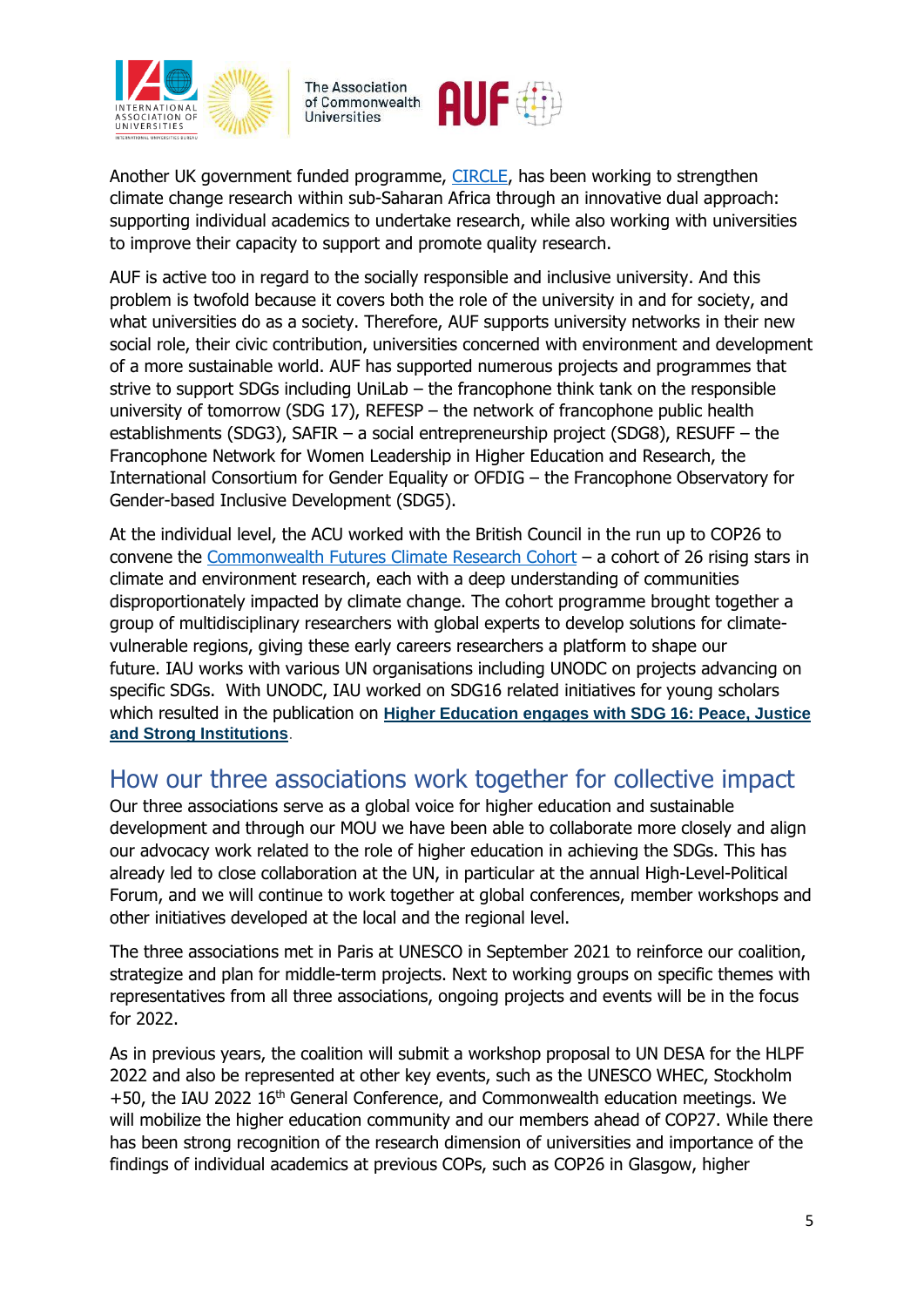

**The Association** of Commonwealth **Universities** 



education as such has yet to raise its voice more strongly as a partner for SDG 13 (Climate Action) and interconnected SDGs.

#### **Conclusion**

We have established through this paper that universities are essential to the achievement of the SDGs and that university partnerships are key to maximising this impact. Partnerships not only devise solutions, but deliver them too, and in doing so have been shown to provide added value compared to other forms of (aid) intervention. The experience of our three associations working with sustainability more broadly and specifically on SDGs through a partnership approach has shown that the UN 2030 Agenda and SDGs are not solely a concept for governments, but also for universities, considering local needs and circumstances.

To accelerate progress towards the SDGs it will be important to create and nurture partnerships, and as this paper has shown, international higher education associations will have a key role to play in this. Through the use of networks, the ACU, AUF and IAU have brought together universities and academics from across the world to forge partnerships that have gone on to deliver positive development outcomes. Furthermore, we have provided financial and technical support that allows partnerships to grow and in doing so, develop practical solutions for global challenges.

Through our MOU, our three associations have committed to working in partnership to maximise the impact of our international advocacy for the role of higher education in sustainable development. The coalition is in a unique position to convene universities internationally and support international efforts for a sustainable transformation of society. The three associations can have a meaningful impact shaping policy and encouraging actions towards SD. Bringing HEIs from our global networks together adds value in their contribution to the 2030 Agenda. The role of higher education and research partnerships, for sustainable development and beyond, needs to be acknowledged and concrete examples from our work illustrate this.

The coalition urges the participants of the WHEC2022, UNESCO, and governments to scale up resources for higher education's contribution to with sustainable development, acknowledging the diversity of actors and systems in the sector in the drafting process of the UNESCO roadmap for a new era of higher education.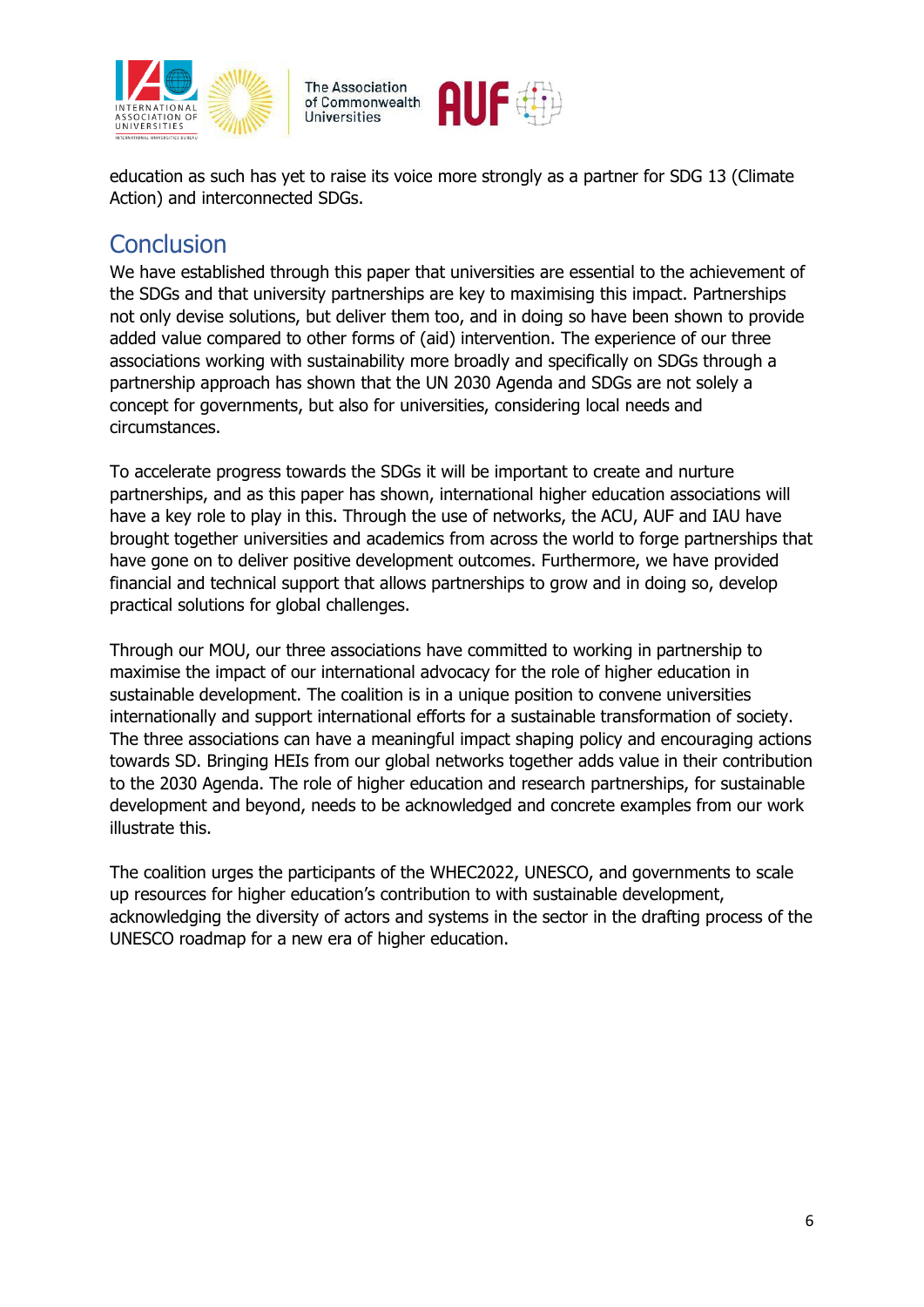

The Association<br>of Commonwealth **Universities** 



#### **This report was jointly authored by:**

Association of Commonwealth Universities International Association of Universities Agence Universitaire de la Francophonie

<https://www.auf.org/> <https://www.acu.ac.uk/> <https://www.iau-aiu.net/>

This report is elaborated and disseminated as a contribution to the 3rd World Higher Education Conference organised by UNESCO on May 18-20, 2022, with the purpose of enhancing the contribution of higher education institutions and systems world-wide, under the 2030 Agenda for Sustainable Development, its pledge to leave no one behind, and looking at the Futures of Education. The content of this publication does not necessarily express the views of UNESCO or its Member States.